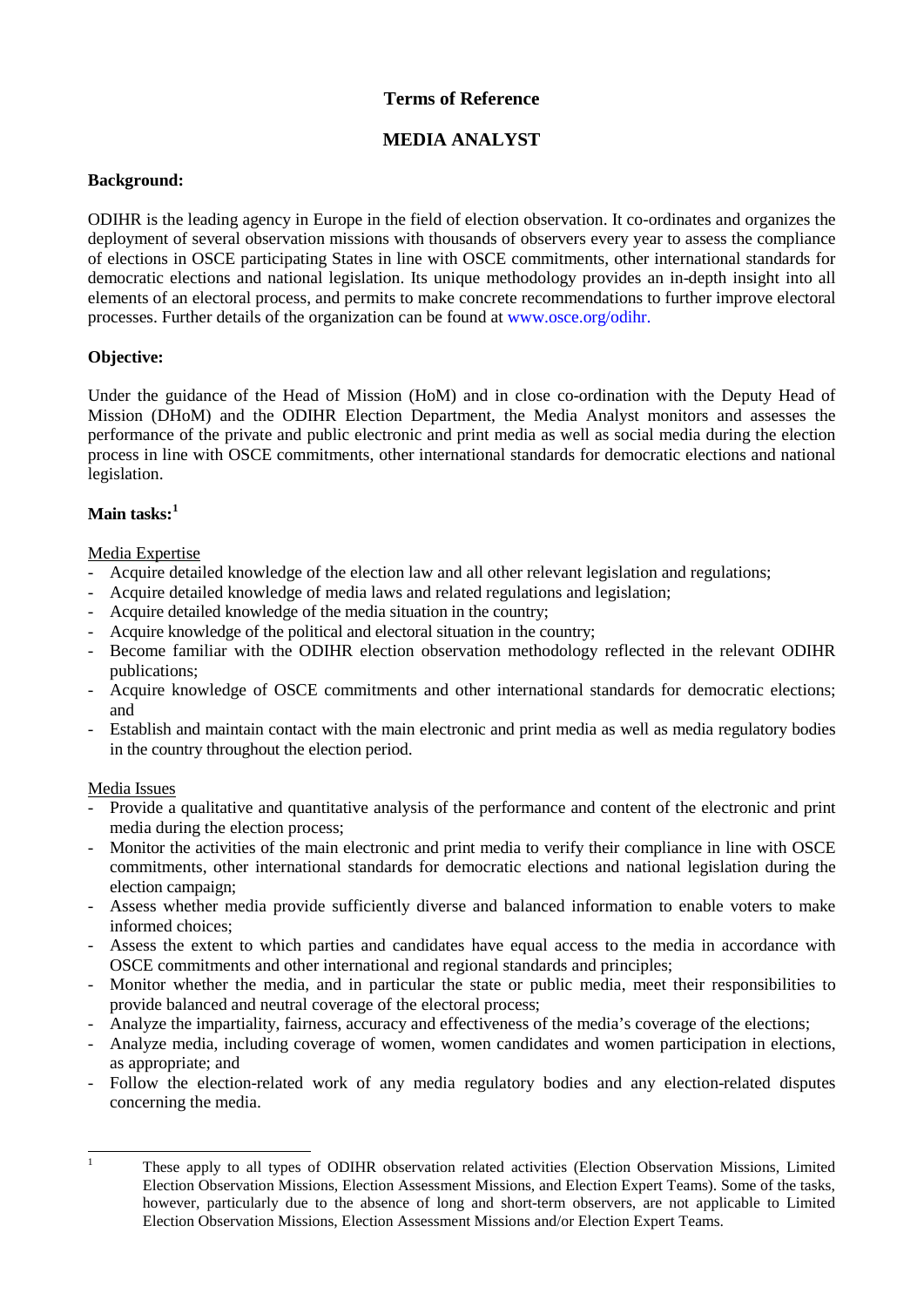## Gender Issues

- Analyze women's participation in the elections in area of responsibility whenever the mission core team does not include a dedicated analyst for women's participation in the electoral process. When the core team includes a gender analyst, assist him/her to collect information on women's participation in area of responsibility.

## National Minority Issues

- Analyze national minority participation in the elections in area of responsibility whenever the mission core team does not include a dedicated analyst for national minority participation in the electoral process. When the core team includes such an analyst, assist him/her to collect information on national minority participation in area of responsibility.

## Management

Recruit, train and oversee a team of local media monitors (if applicable).

## Advisory Role

- Prepare briefing materials, talking points on the performance of the media during the election campaign as requested by the HoM or DHoM; and
- Provide advice to the HoM on media-related issues as required;

## Supporting and Managing Role

- Work closely with the Long-term Observer (LTO) Co-ordinator to ensure that LTOs are provided guidance to effectively monitor the performance of local and regional media;
- Prepare and distribute relevant information on the media situation in connection with the elections, and any press reporting on the mission;
- Prepare a daily news summary and reports on media issues as requested;
- Fully support the activity of core-team members, LTOs and short-term observers (STOs) during the course of their work; respond to their inquiries and follow up on their observations with the relevant authorities;
- Support the activity of the mission and of the international observers in any other aspect that is required;
- Participate in briefings for observers seconded by participating States, locally recruited observers, parliamentary observers, and diplomats as required;
- Undertake any public affairs duties as requested by the HoM;
- Where relevant, organize interviews for the HoM;
- Participate in selection of support staff to core team members according to the established procedures; and
- Manage Senior Media Assistant and Media Monitors, including certifying and evaluating the results of their work.

### Reporting

- Prepare reports on the performance of the media and the media situation as requested by the HoM or DHoM;
- Contribute to all mission reporting (Interim Reports, Statement of Preliminary Findings and Conclusions ("Preliminary Statement"), and Final Report) and formulate recommendations as required for inclusion in the Final Report before leaving the mission area; and
- Ensure that all media monitoring data and recording is transferred to hard disk or similar storage device for transport and storage in ODIHR Warsaw.

# **Requirements:**

- University degree in information and communication, journalism, international relations, law, political science, social science, or related field;
- Four years of relevant professional work experience at the national or international level with some experience in monitoring the conduct of media during election processes;
- Excellent knowledge of the ODIHR methodology for media monitoring during election campaigns;
- Excellent analytical and drafting skills;
- Demonstrated ability to work under pressure in a sensitive political environment;
- Ability to manage and co-ordinate the work of others;
- Demonstrated ability to work as a member of a team composed of individuals of different cultural and political backgrounds, while maintaining impartiality and objectivity;